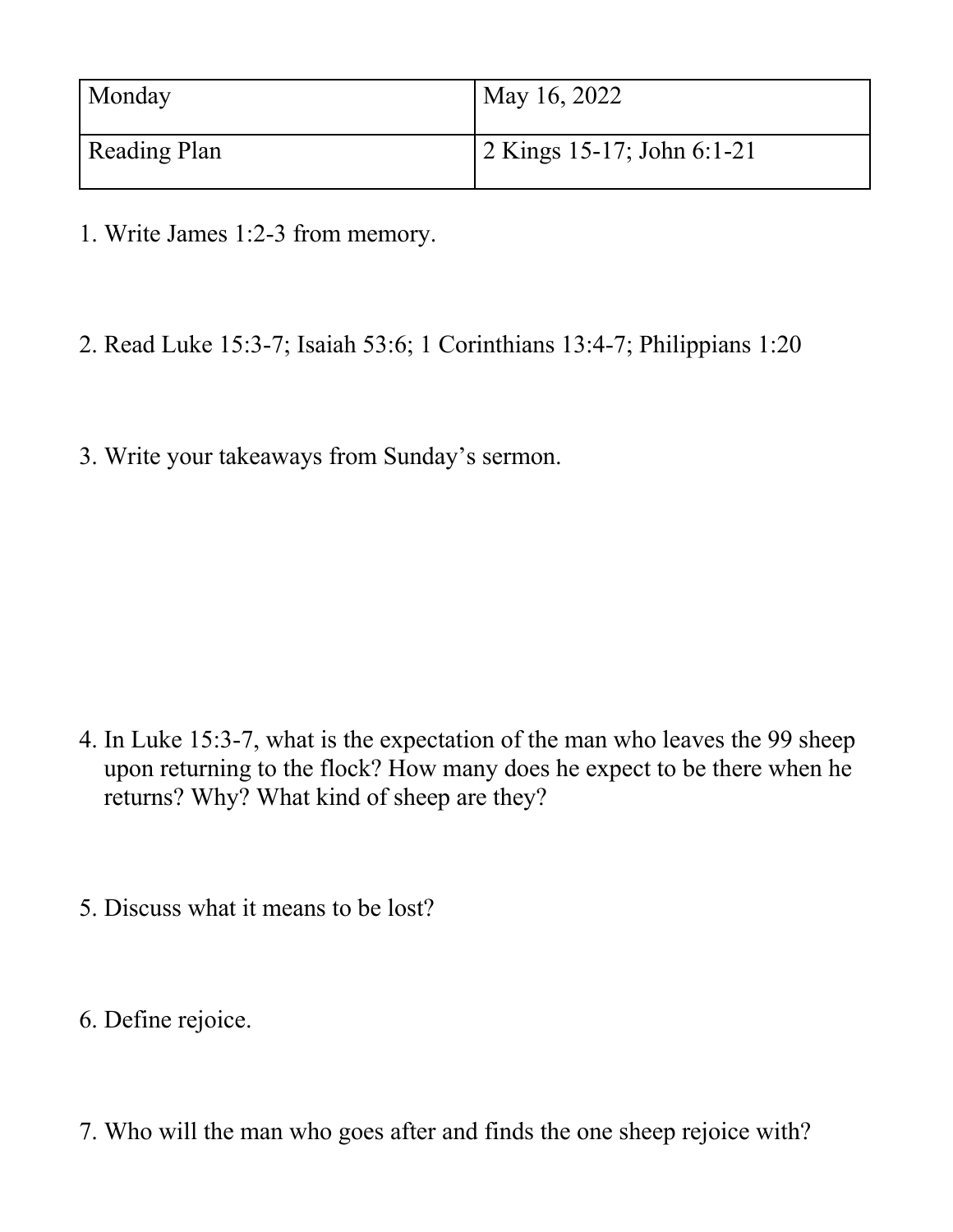| Tuesday             | May 17, 2022                |
|---------------------|-----------------------------|
| <b>Reading Plan</b> | 2 Kings 18-19; John 6:22-44 |

- 1. Write James 1:2-3 from memory.
- 2. Read Luke 15:3-7; Isaiah 53:6; 1 Corinthians 13:4-7; Philippians 1:20
- 3. Define just.
- 4. Read all of Isaiah 53. Who is He throughout these verses?
- 5. List all the ways He is described Isaiah 53. i will get you started:
	- He was despised.
	- He was rejected by men.
- 6. Define astray.
- 7. How have you turned to your own way?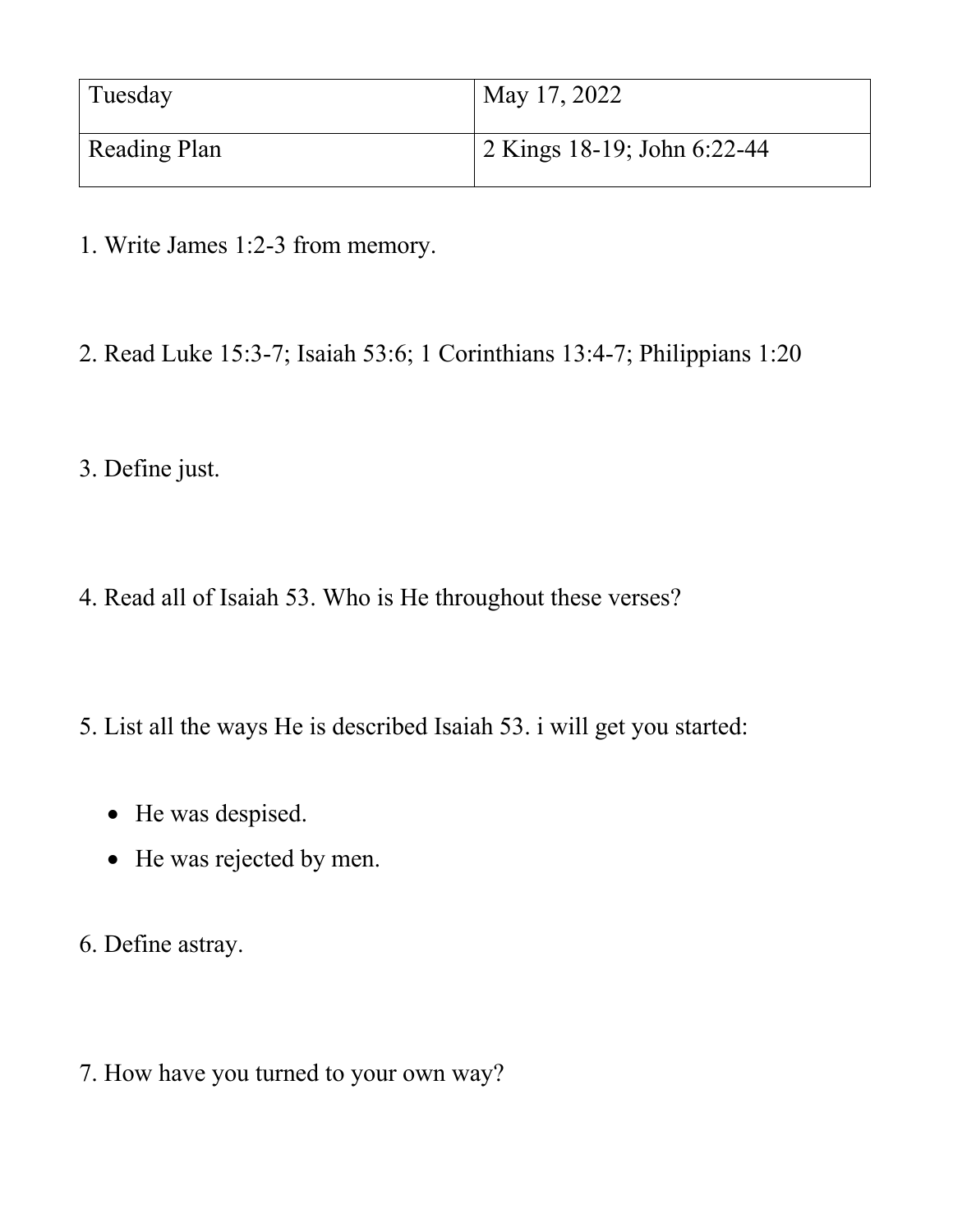| Wednesday           | May 18, 2022                |
|---------------------|-----------------------------|
| <b>Reading Plan</b> | 2 Kings 20-22; John 6:45-71 |

- 1. Write James 1:2-3 from memory.
- 2. Read Luke 15:3-7; Isaiah 53:6; 1 Corinthians 13:4-7; Philippians 1:20
- 3. The question has been raised, do you think your instructions on Sermon Prep regarding takeaways and preparing to speak them on Wednesday Night causes some people not to share? **My response was, i certainly hope so. My declaration to all who read this is very simple, i absolutely hope so!** But before you go all judgmental and winey on me, hear the truth of my heartbeat. You need to be prepared to speak. You are about to open up and share with the children of God what He spoke to you and showed you in and through His Word, so that, they too may see the Truth, and be transformed to walk in it. Yes, yes, yes, you should be prepared, and you should be clear, and what you say should be edifying. So I cannot stress enough, be prepared. Your nerves, your anxiety, your searching for the right word, that is all part of the speaking. I don't think you should worry about that one bit, God will show you how easy He can overcome that. You prepare and know your Lord and Savior Jesus Christ is always prepared.

Prepare your takeaways for discussion. Be pointed and purposeful in what you desire to say. **Remember several people would like to speak so work on**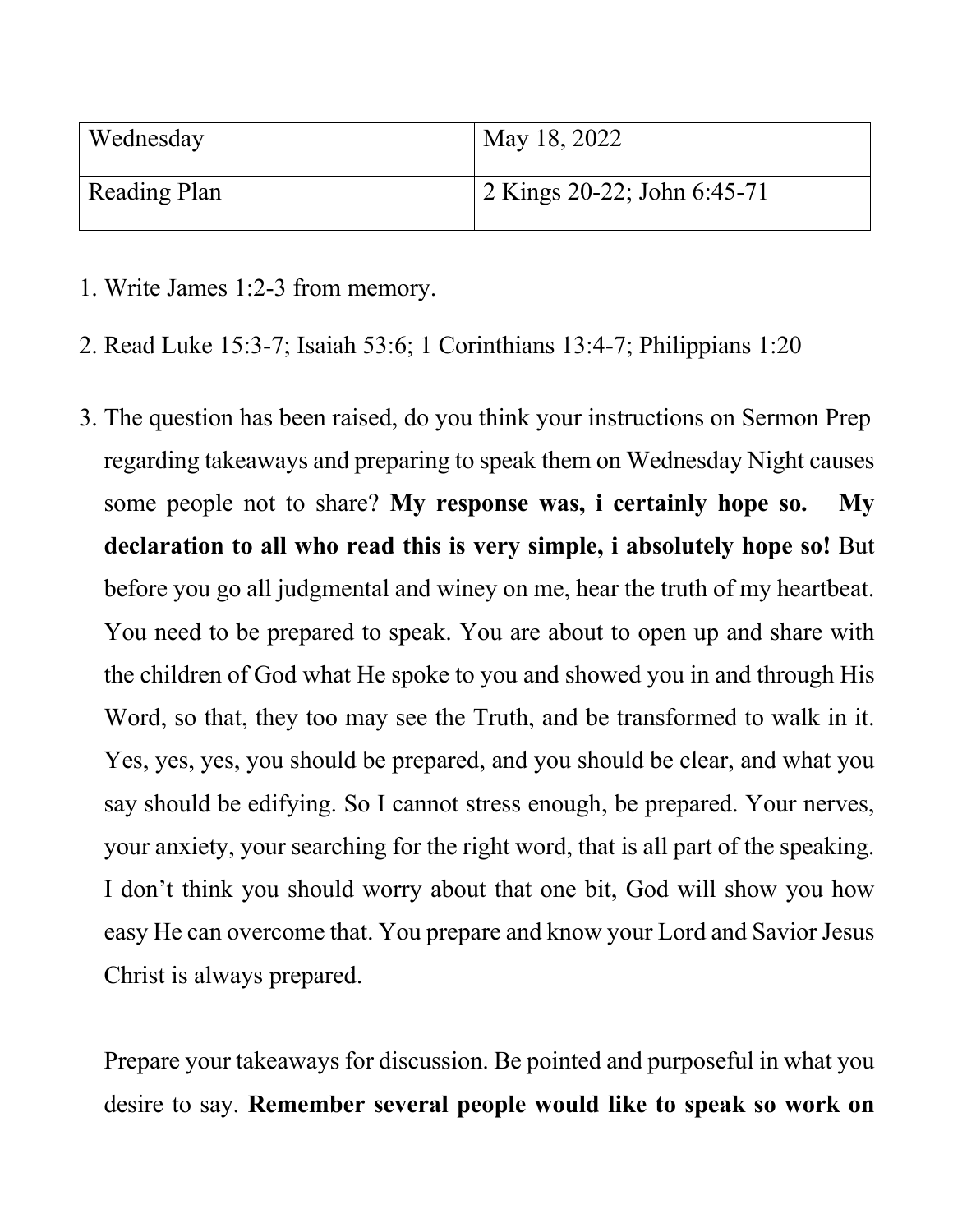**what you want to say, be pointed and brief.** Write it down, but you are not expected to say everything you write down. You are not being asked to discuss everything you write down from your takeaways. You are being asked to discuss **something (a part) the Lord used to speak to you clearly**. Share what God leads you to share. Be confident to share as He leads you, as it will impact others and perhaps open their eyes to clarity and strength. **With that said, let us be efficient in our delivery and purposeful in what we say. Let us be prepared. God anoints preparation….BE PREPARED!**

- 4. Love is… Write down everything you can remember love is from 1 Corinthians 13.
- 5. Read 1 Corinthians 13 and check your answers in 4.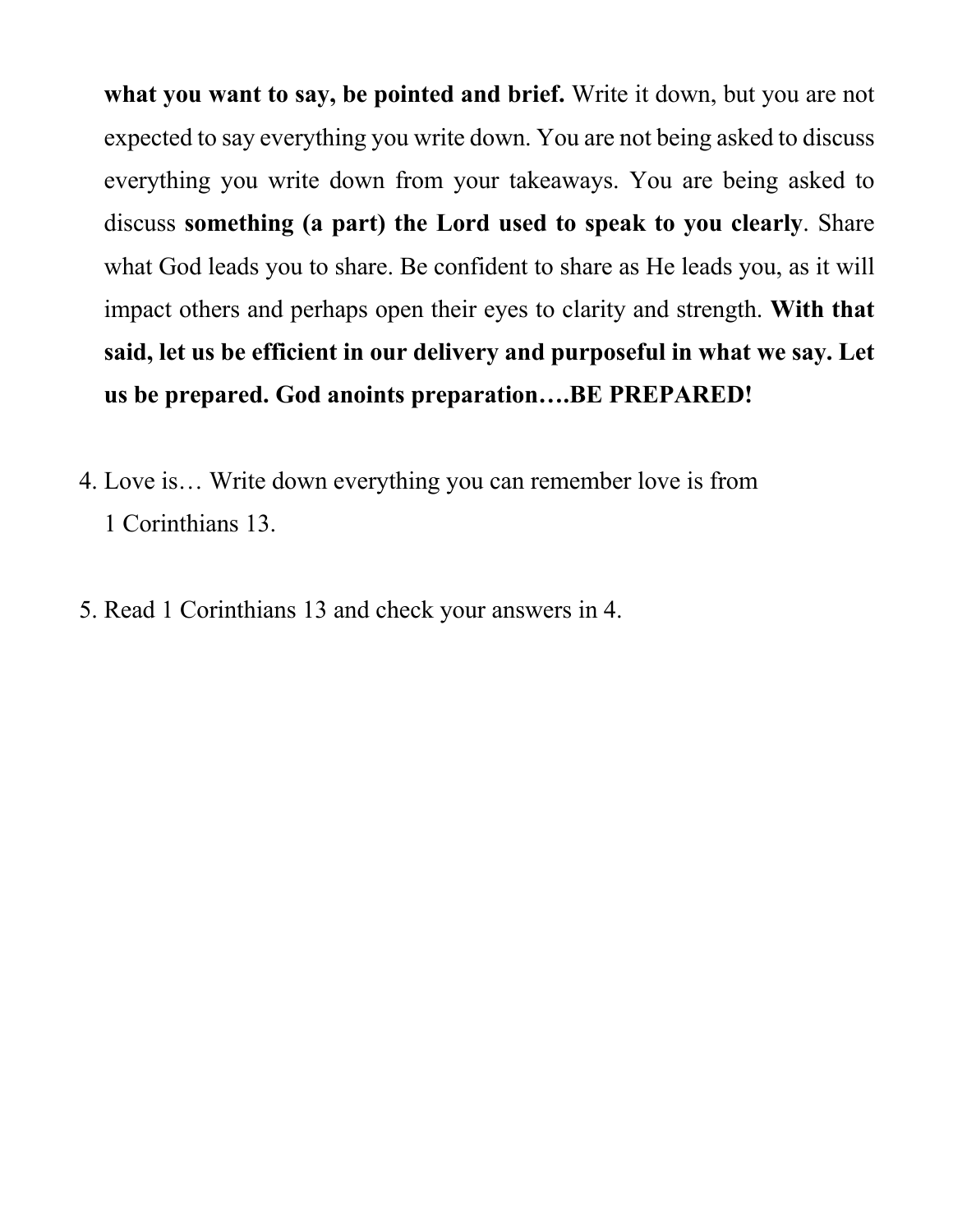| Thursday            | May 19, 2022                 |
|---------------------|------------------------------|
| <b>Reading Plan</b> | $2$ Kings 23-25; John 7:1-31 |

- 1. Write James 1:2-3 from memory.
- 2. Read Luke 15:3-7; Isaiah 53:6; 1 Corinthians 13:4-7; Philippians 1:20
- 3. Define mission.
- 4. What/where is your mission field?
- 5. Define honor.
- 6. How do honor the Lord Jesus Christ with your life?
- 7. What obstacles hinder your mission?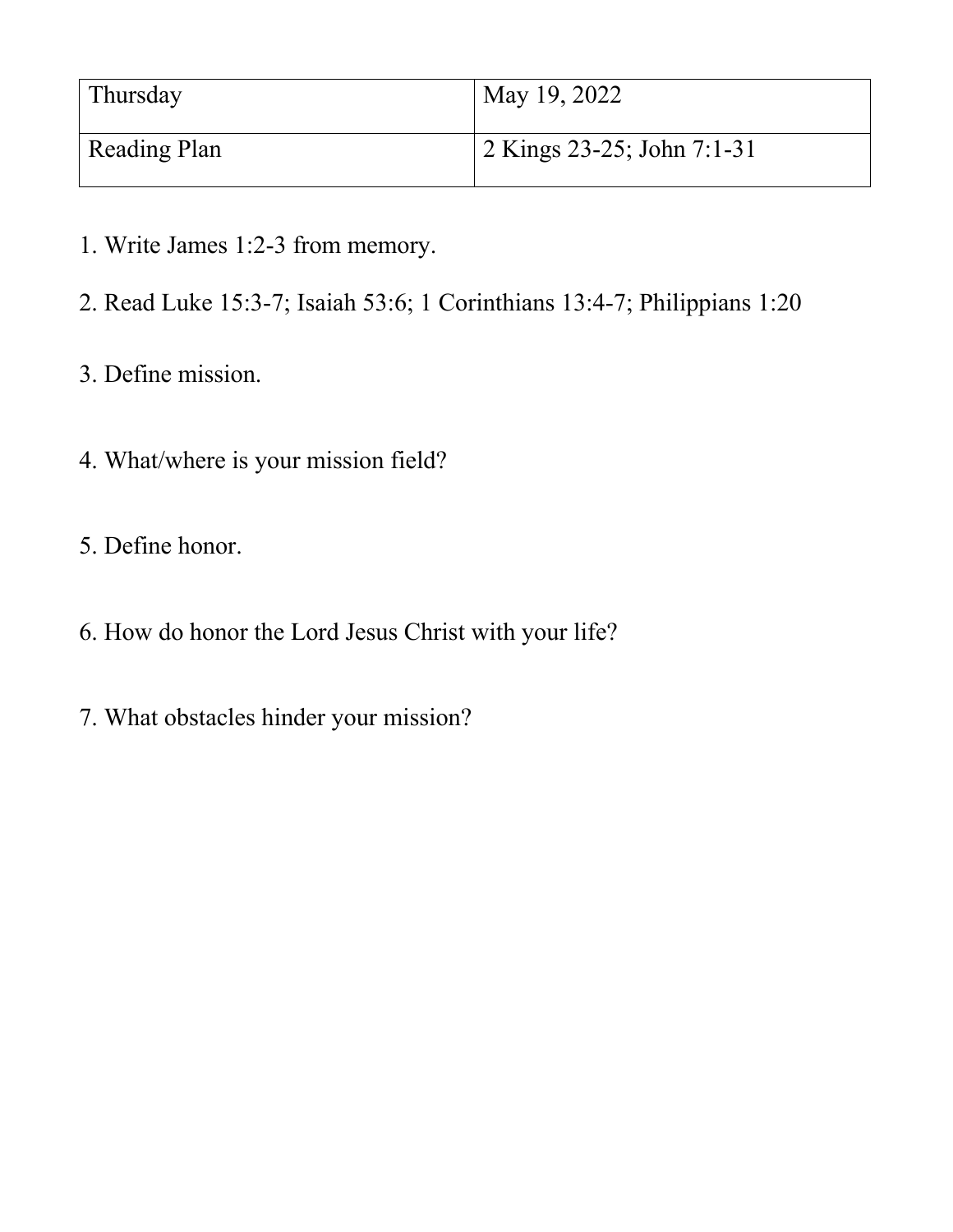| Friday              | May 20, 2022                   |
|---------------------|--------------------------------|
| <b>Reading Plan</b> | 1 Chronicles 1-2; John 7:32-53 |

- 1. Write James 1:2-3 from memory.
- 2. Read Luke 15:3-7; Isaiah 53:6; 1 Corinthians 13:4-7; Philippians 1:20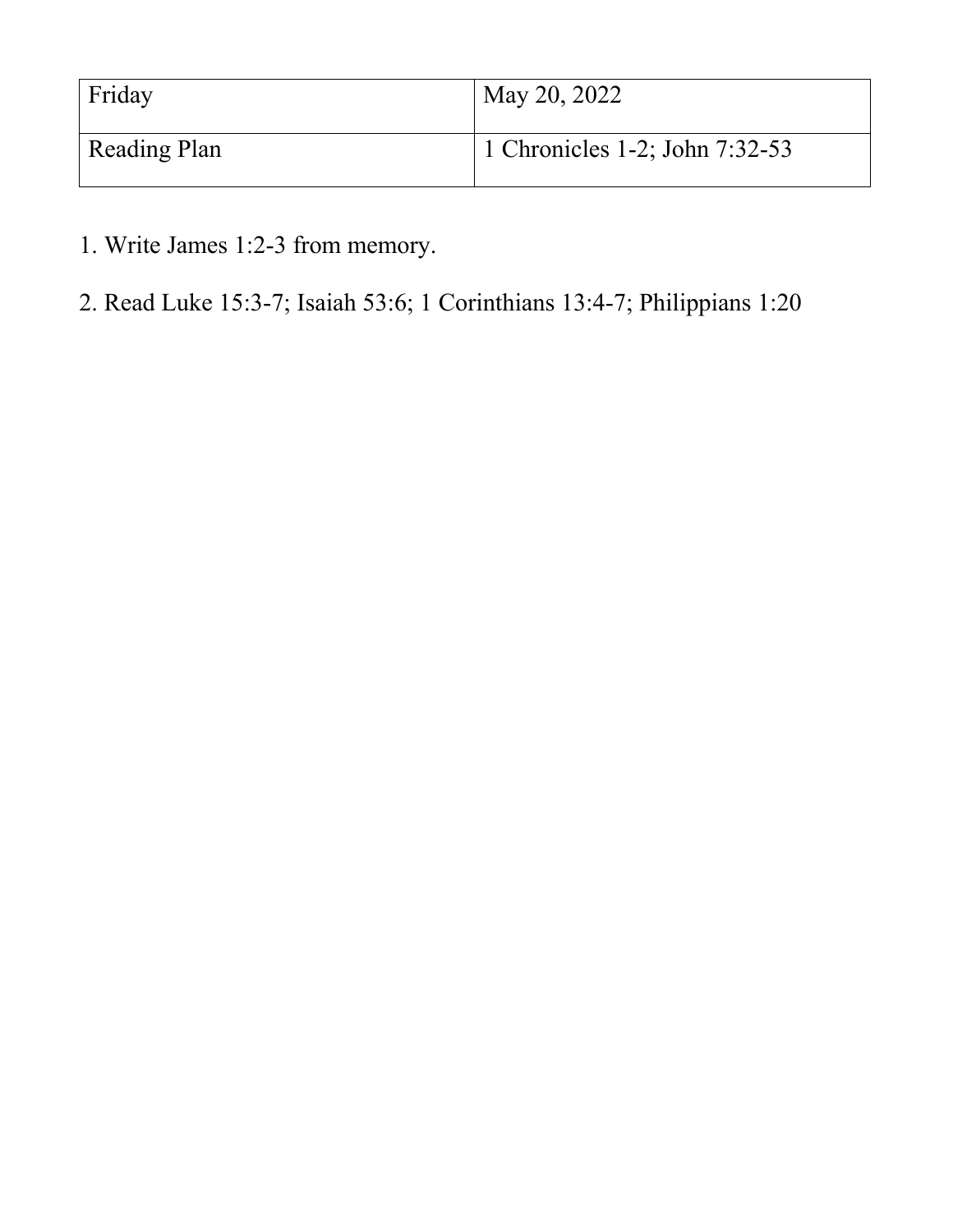| Saturday     | May 21, 2022                       |
|--------------|------------------------------------|
| Reading Plan | 1 Chronicles $3-5$ ; John $8:1-20$ |

- 1. Write James 1:2-3 from memory.
- 2. Read Luke 15:3-7; Isaiah 53:6; 1 Corinthians 13:4-7; Philippians 1:20
- 3. Who was Paul writing to when he defined love?
- 4. Read two Psalm your choice.
- 5. Call someone you love and share with something you learned this week.
- 6. Write the books of the Bible in reverse order.
- 7. Pray for service tomorrow. Be ready to recite the memory verse for this week. Pray for your pastor. Pray for your church family. Pray for all who volunteer each and every week. Walk worthy of the calling today! Talk with someone about your preparation this week! Write the mission statement of theway church.